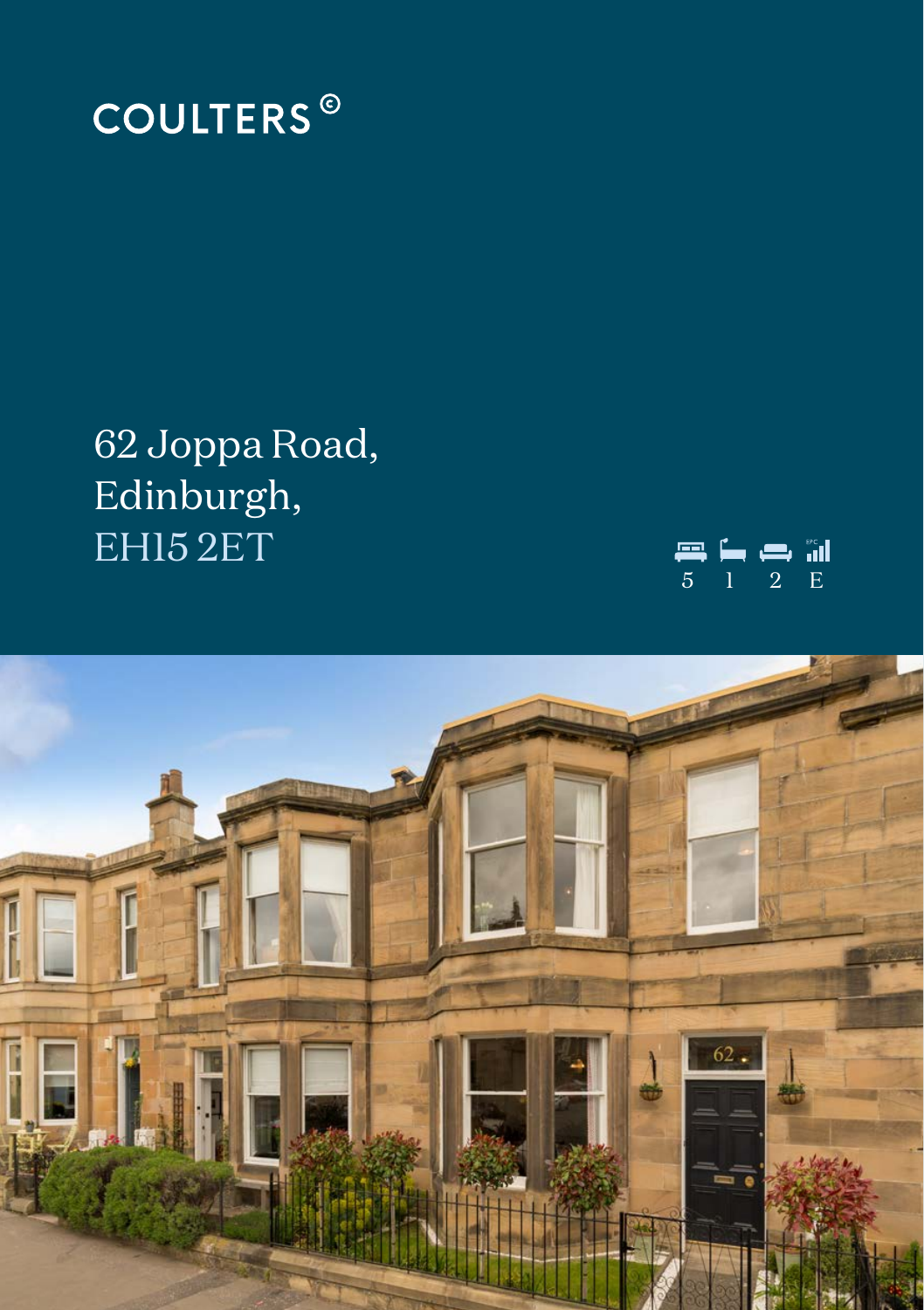# A beautifully presented and well-proportioned five bedroomed Victorian terraced house located just yards from Portobello promenade and beach. Rarely available, the property has been lovingly maintained by the current owners, who have retained many of the period features including ornate cornicing, period fireplaces, and original sash and case windows. The property also benefits from a professionally landscaped front garden, a fully enclosed, private rear garden and generous cellar garden storage.



#### Sitting Room

Situated at the front of the property, this impressive room boasts high ceilings, large bay window, Edinburgh press and an attractive fireplace with wooden mantle and a 'Hobbit' wood burning stove. The room is tastefully decorated and features stripped wooden floorboards.





#### The property comprises:

- Victorian tiled vestibule
- Welcoming hallway with understair storage
- Sitting room with bay window and period features
- Spacious dining room connecting to kitchen
- Shaker style kitchen with direct access to gardens
- Versatile family room or fifth bedroom on ground floor
- Four bedrooms to first floor
- Sea views from rear, first floor bedrooms
- Modern, three-piece family bathroom
	- Gas central heating and cast iron radiators
- Beautifully kept front garden
- Rear lawned garden with access to coal lane and handy garden store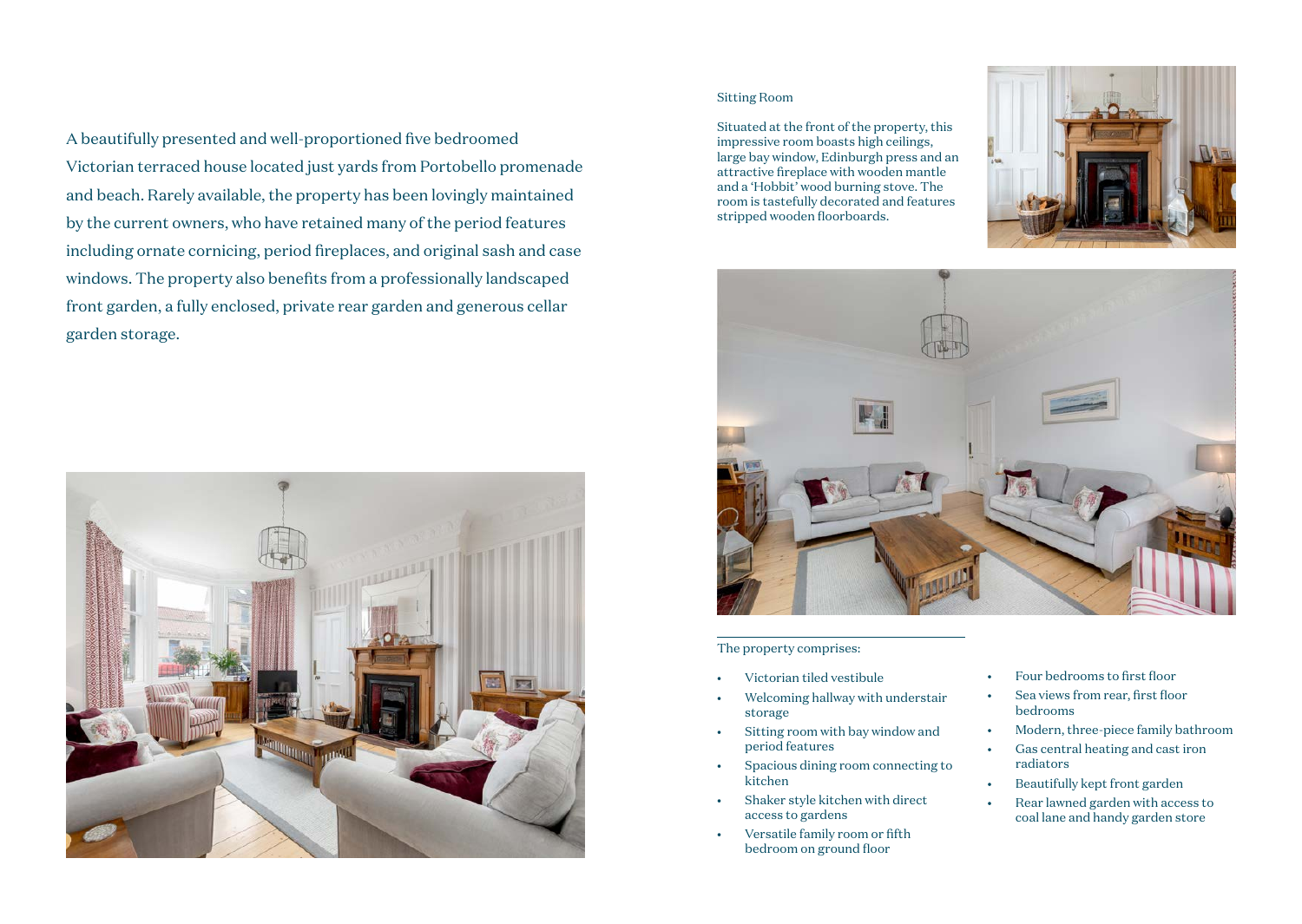#### Kitchen and Dining Room

With direct access to the garden, the kitchen is situated to the rear of the property and features high quality John Lewis units, corian worktops and integrated appliances included a new Siemens oven, 5 ring gas hob, dishwasher and washing machine. An attractive dining room adjoins the kitchen and offers a fantastic space, perfect for entertaining or family dining. This room also benefits from many period features including a traditional fireplace, press and original servant bells.





#### Bedrooms

There are four bedrooms on the first floor all of which are accessed off a pleasant hallway which is flooded with natural light from the overhead cupola. The main bedroom mirrors the living room below, with the fireplace tiling and matching feature wall making an eye-catching statement that is in-keeping with the home. The bedrooms situated to the rear of the property are both generous doubles and benefit from stunning views of the sea and Fife beyond. The fourth bedroom is a large single or would equally make an excellent home office. Downstairs, the family room would also make a superb double bedroom for guests or those that prefer to be on the ground level.



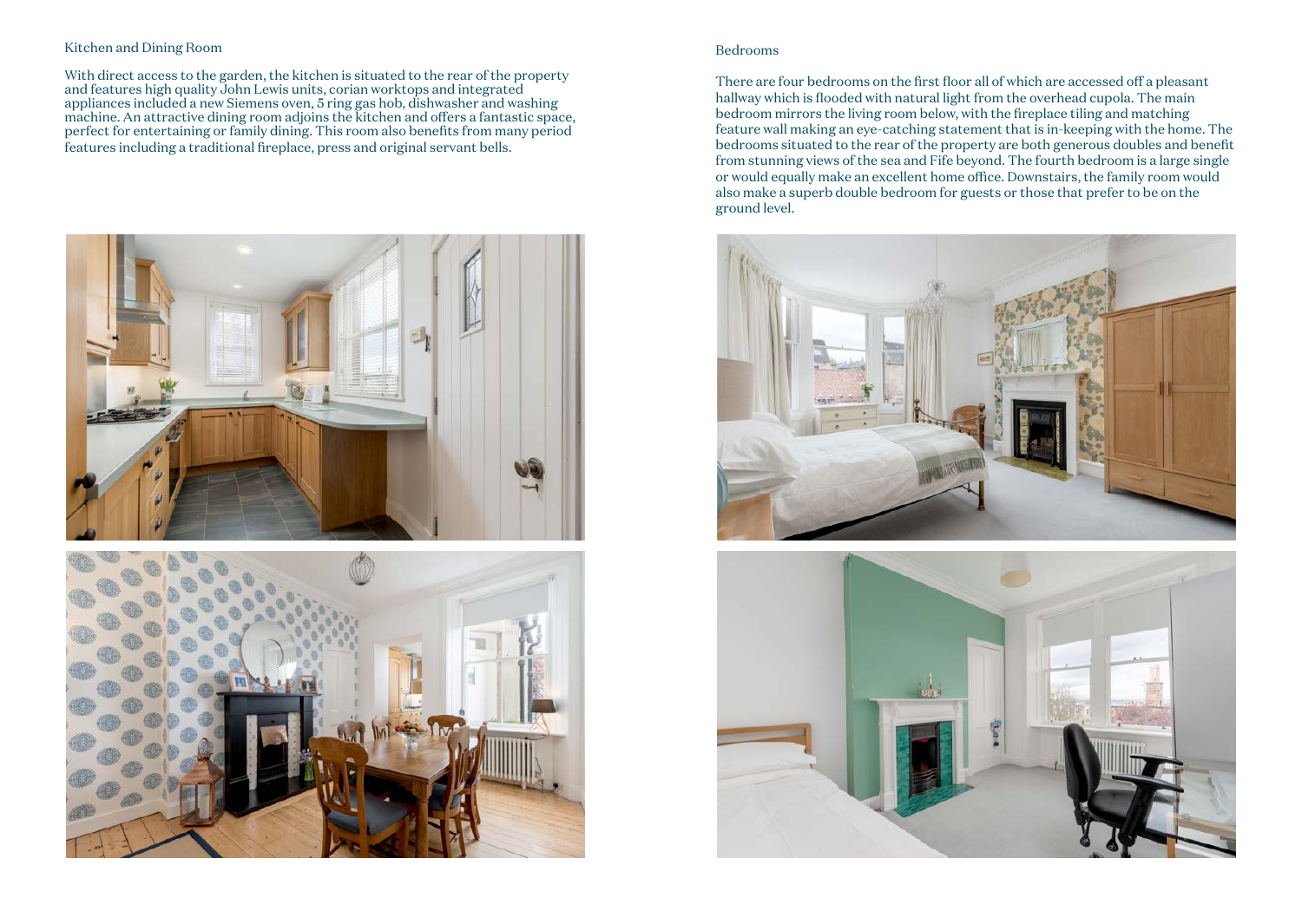### Bathroom

The three-piece family bathroom is white and contemporary in style and benefits from a cupola above and fully



#### Gardens

The property is set behind traditional, recently installed iron railings and has a particularly impressive front garden which has been designed and landscaped professionally to provide a most attractive entrance to this family home. To the rear, a set of stone steps leave down from the kitchen to a well-maintained garden which is fully enclosed and is predominantly laid to lawn with a separate patio area, perfect for BBQs and family gatherings. A gate provides access to the old coal lane which in turn allows quick and easy access to the promenade and beach just yards away.

















### Extras

All fitted appliances, light fittings (excluding those in the sitting room and dining room) and flooring are included in the sale.